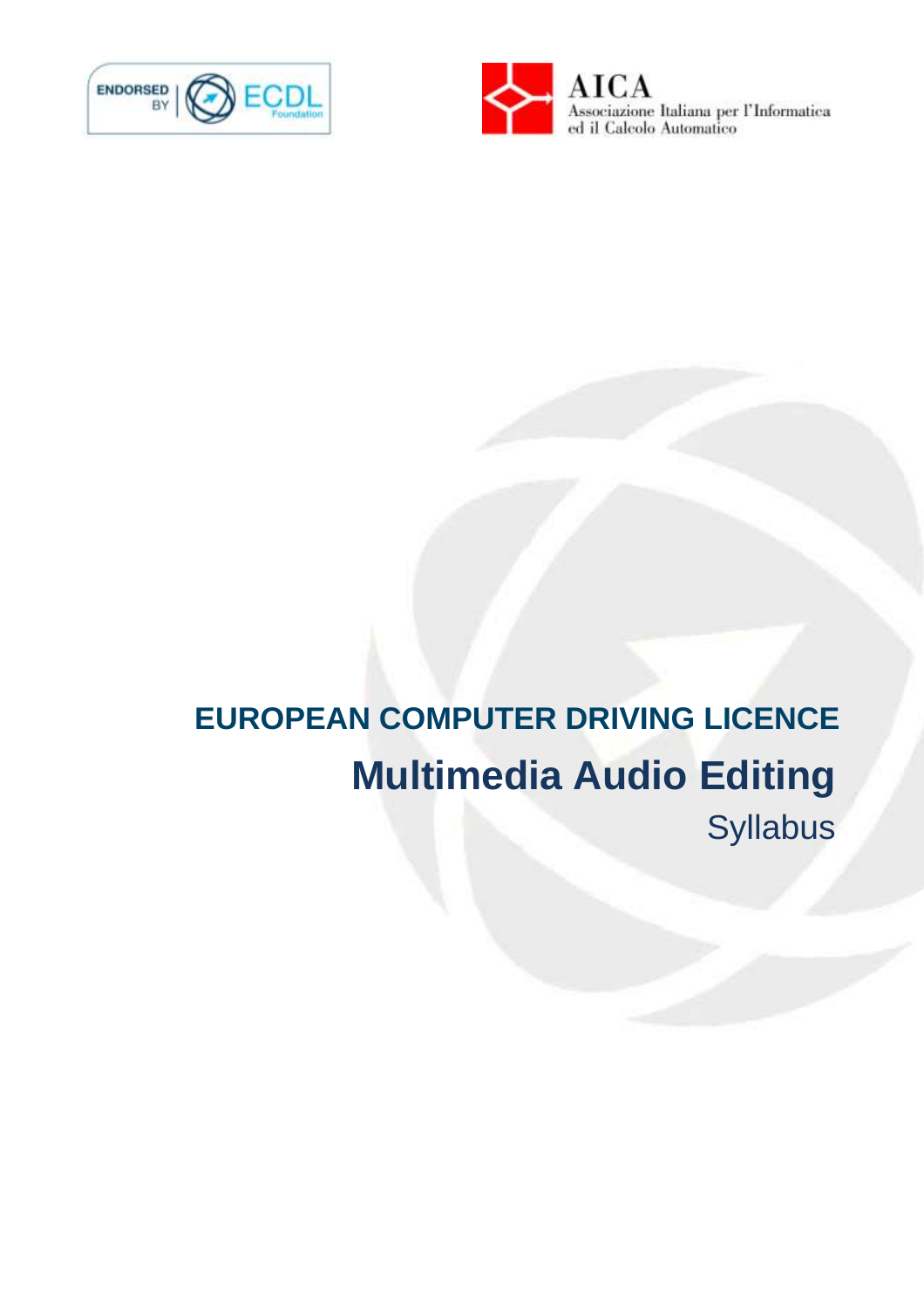## **Purpose**

This document details the syllabus for *ECDL Multimedia Module 1 – Audio Editing*. The syllabus describes, through learning outcomes, the knowledge and skills that a candidate for ECDL Multimedia should possess. The syllabus also provides the basis for the theory and practice-based test in this module.

### **Note**

The official version of the syllabus for ECDL Multimedia Version 1.0 can be found on the web site www.ecdl-multimedia.it, and it was released in 2011.

# **Copyright © 2013 AICA –**

### **Associazione Italiana per l'Informatica ed il Calcolo Automatico**

All rights reserved. No part of this publication may be reproduced in any form except as permitted by the AICA. Enquiries for permission to reproduce material should be directed to the publisher.

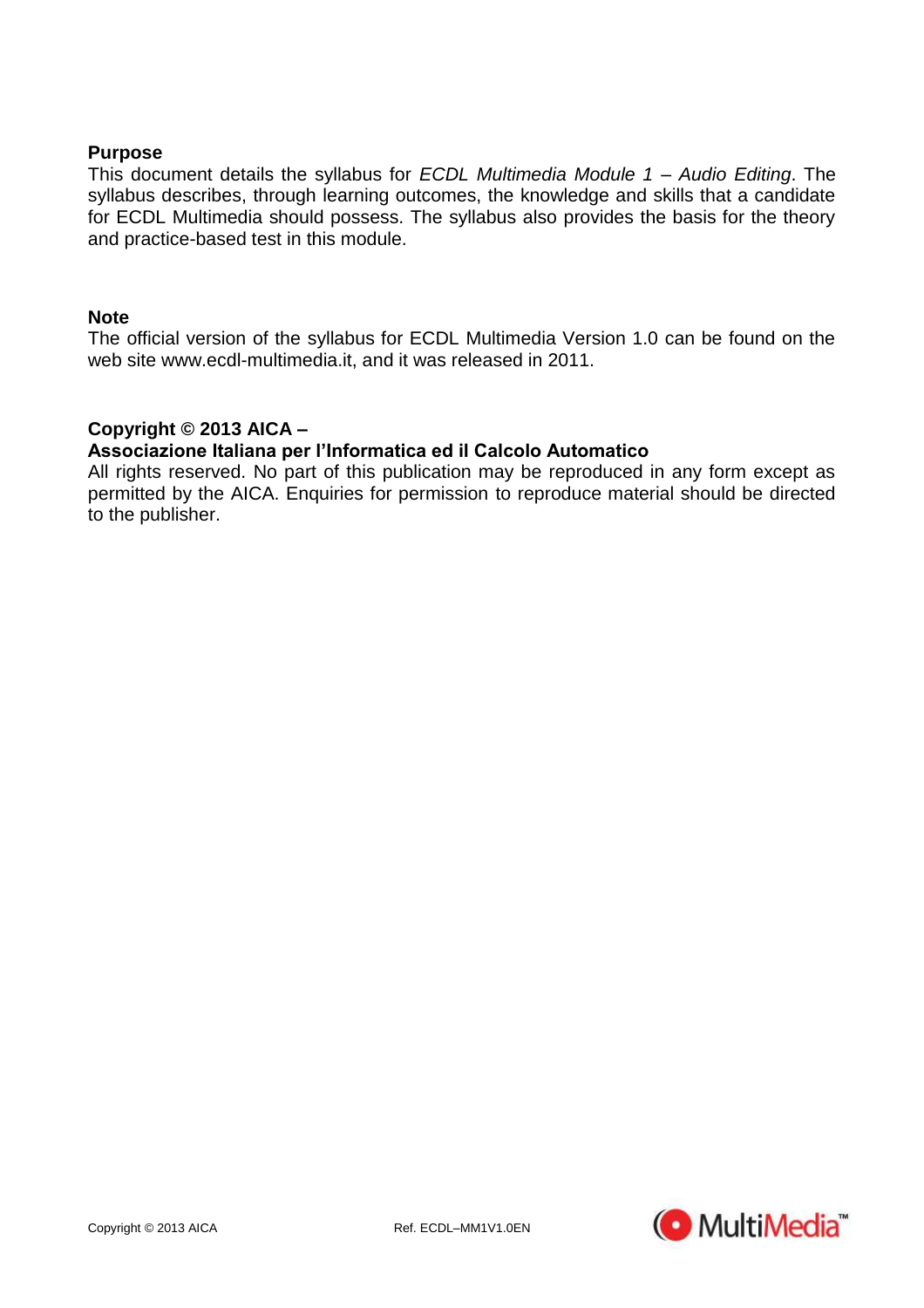#### **Multimedia Module 1 – Audio Editing**

The Audio Editing module requires the candidate to understand the basic principles of digital audio representation and to be able to perform different tasks on audio feeds (music, dialogue, noise). The candidate shall be able to use programs for digital audio processing, suitable for soundtracks to be used on multimedia projects.

| <b>CATEGORY</b>    | <b>SKILL SET</b>                      | REF.    | <b>TASK ITEM</b>                                                                                                                                                       |
|--------------------|---------------------------------------|---------|------------------------------------------------------------------------------------------------------------------------------------------------------------------------|
| 1.1 Basic concepts | 1.1.1 Digital audio<br>representation | 1.1.1.1 | Define the parameters of musical sound :<br>pitch, loudness, sustain, timbre.                                                                                          |
|                    |                                       | 1.1.1.2 | Define and understand the characteristics of<br>sound waves and the way they are<br>propagated.                                                                        |
|                    |                                       | 1.1.1.3 | Understand the relationship between pitch<br>and vibration frequency, loudness and<br>vibration amplitude, the timbre of a musical<br>instrument and harmonic sounds.  |
|                    |                                       | 1.1.1.4 | Understand the meaning of "signal-to-noise-<br>ratio" (SNR), dynamics and distortion.                                                                                  |
|                    |                                       | 1.1.1.5 | Understand the difference between analog<br>audio signals and digital audio signals.                                                                                   |
|                    |                                       | 1.1.1.6 | Define the sampling operations and the<br>quantization process of a signal.                                                                                            |
|                    |                                       | 1.1.1.7 | Understand the concepts of sample rate, bit<br>depth.                                                                                                                  |
|                    |                                       | 1.1.1.8 | Define the effect of aliasing, the signal-to-<br>quantization-noise ratio (SQNR), the ratio<br>between the number of bits used and<br>dynamics.                        |
|                    |                                       | 1.1.1.9 | Understand compressed and uncompressed<br>audio formats and describe their usage.                                                                                      |
|                    | 1.1.2 The MIDI protocol               | 1.1.2.1 | Understand the main features of MIDI<br>protocol.                                                                                                                      |
|                    |                                       | 1.1.2.2 | Identify the current MIDI controllers: CC1,<br>CC5, CC7, CC10, CC11, CC64.                                                                                             |
|                    |                                       | 1.1.2.3 | Know the different ways to connect a MIDI<br>device to a computer.                                                                                                     |
|                    | 1.1.3 The musical<br>language         | 1.1.3.1 | Define the elements of the musical language:<br>rhythm, melody and harmony.                                                                                            |
|                    |                                       | 1.1.3.2 | Understand the main agogic accents (Italian<br>tempo marking): "adagio", "andante",<br>"allegro", "presto", "rallentando",<br>"accelerando", "beats per minute" (BPM). |
|                    |                                       | 1.1.3.3 | Identify the elements of musical scale: scale<br>step, whole tone, semitone, chromatic                                                                                 |



alterations, musical intervals and modes.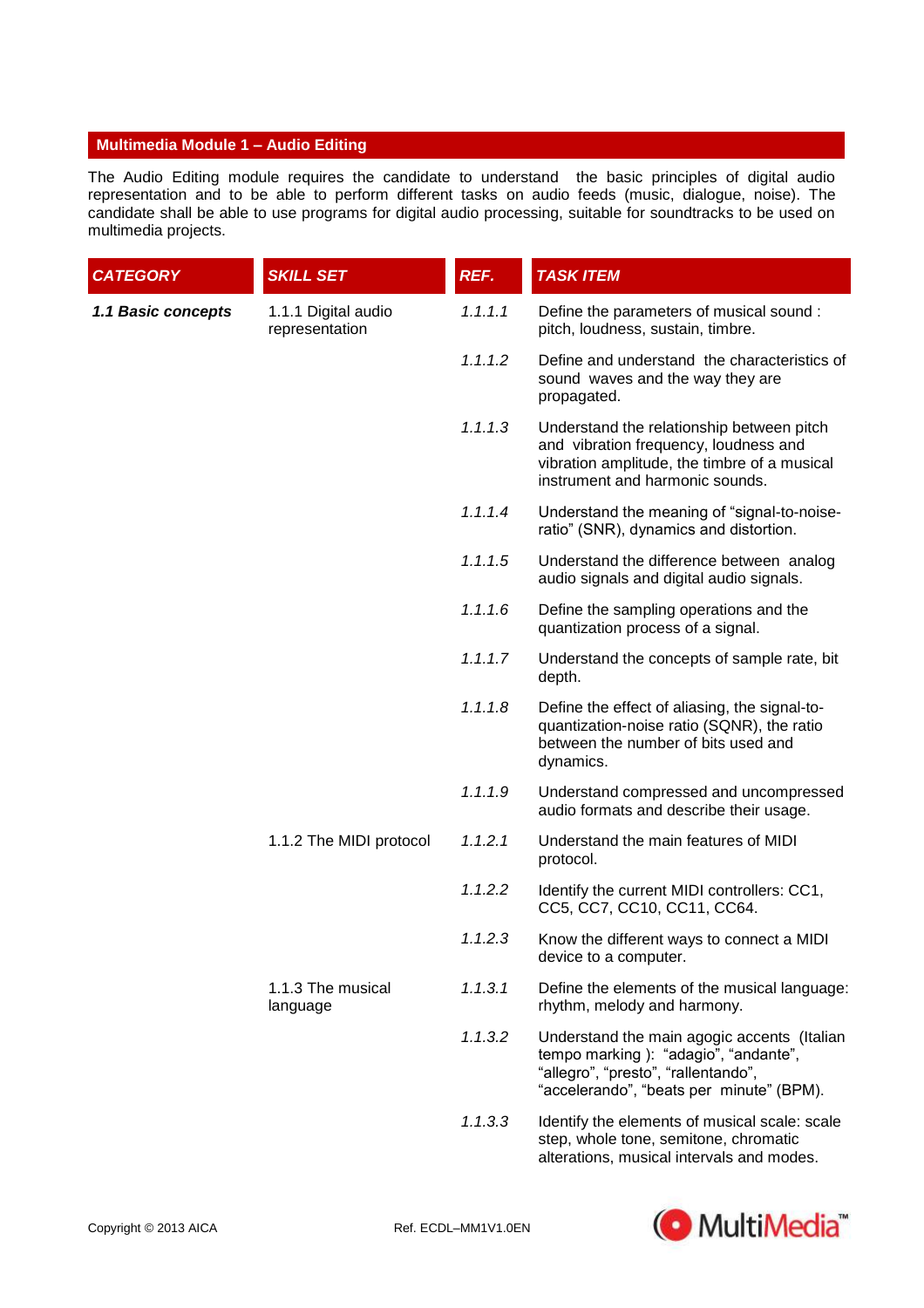| <b>CATEGORY</b>        | <b>SKILL SET</b>                                                    | REF.    | <b>TASK ITEM</b>                                                                                                                                                                        |
|------------------------|---------------------------------------------------------------------|---------|-----------------------------------------------------------------------------------------------------------------------------------------------------------------------------------------|
|                        |                                                                     | 1.1.3.4 | Understand the concept of tonality and<br>modulation.                                                                                                                                   |
| <b>1.2 Instruments</b> | 1.2.1 Software                                                      | 1.2.1.1 | Understand the main features of the most<br>popular software programs for audio<br>production and post-production, the<br>techniques for hard-disk recording and non<br>linear editing. |
|                        |                                                                     | 1.2.1.2 | Identify the most appropriate software for<br>creation and modification of digital audio.                                                                                               |
|                        | 1.2.2 Hardware                                                      | 1.2.2.1 | Identify a suitable configuration for a<br>computer to support audio production and<br>post-production: cpu, data bus, ram, internal-<br>external hard-disk drives.                     |
|                        |                                                                     | 1.2.2.2 | Understand the characteristics and the<br>operation of an audio board.                                                                                                                  |
|                        |                                                                     | 1.2.2.3 | Know how to operate microphones and<br>understand their polar patterns.                                                                                                                 |
|                        |                                                                     | 1.2.2.4 | Know how to connect input and output audio<br>peripherals.                                                                                                                              |
|                        |                                                                     | 1.2.2.5 | Identify the required tools for audio recording<br>like: cables, bars, boom operator, anti shock -<br>anti wind supports, pop-screen etc                                                |
| <b>1.3 Production</b>  | 1.3.1 Set up of a audio<br>production session                       | 1.3.1.1 | Set up the sample rate and the bit depth for a<br>session (project).                                                                                                                    |
|                        |                                                                     | 1.3.1.2 | Create one or more audio a/o MIDI tracks<br>inside a session (project).                                                                                                                 |
|                        |                                                                     | 1.3.1.3 | Set up one or more audio scores inside a<br>session (project).                                                                                                                          |
|                        | 1.3.2 Live recording on<br>hard disk                                | 1.3.2.1 | Handle the connection of a recording<br>software programme with a microphone,<br>using the internal PC audio board or an<br>external audio board.                                       |
|                        |                                                                     | 1.3.2.2 | Record a vocal or instrumental audio score<br>using a microphone, setting up the most<br>appropriate input signal level.                                                                |
|                        |                                                                     | 1.3.2.3 | Manage the difference between the<br>monitoring recording level and the real<br>recording level.                                                                                        |
|                        |                                                                     | 1.3.2.4 | Import a motion picture without soundtrack to<br>an audio recording program and create the<br>dialogue replacement (dubbing) and/or the<br>background sound effects.                    |
|                        | 1.3.3 Line in recording<br>through the use of a<br>software program | 1.3.3.1 | Connect electrical musical instruments<br>(guitars, keyboards etc.) to a recording<br>software program, using the internal audio<br>board to a PC or an external audio board.           |

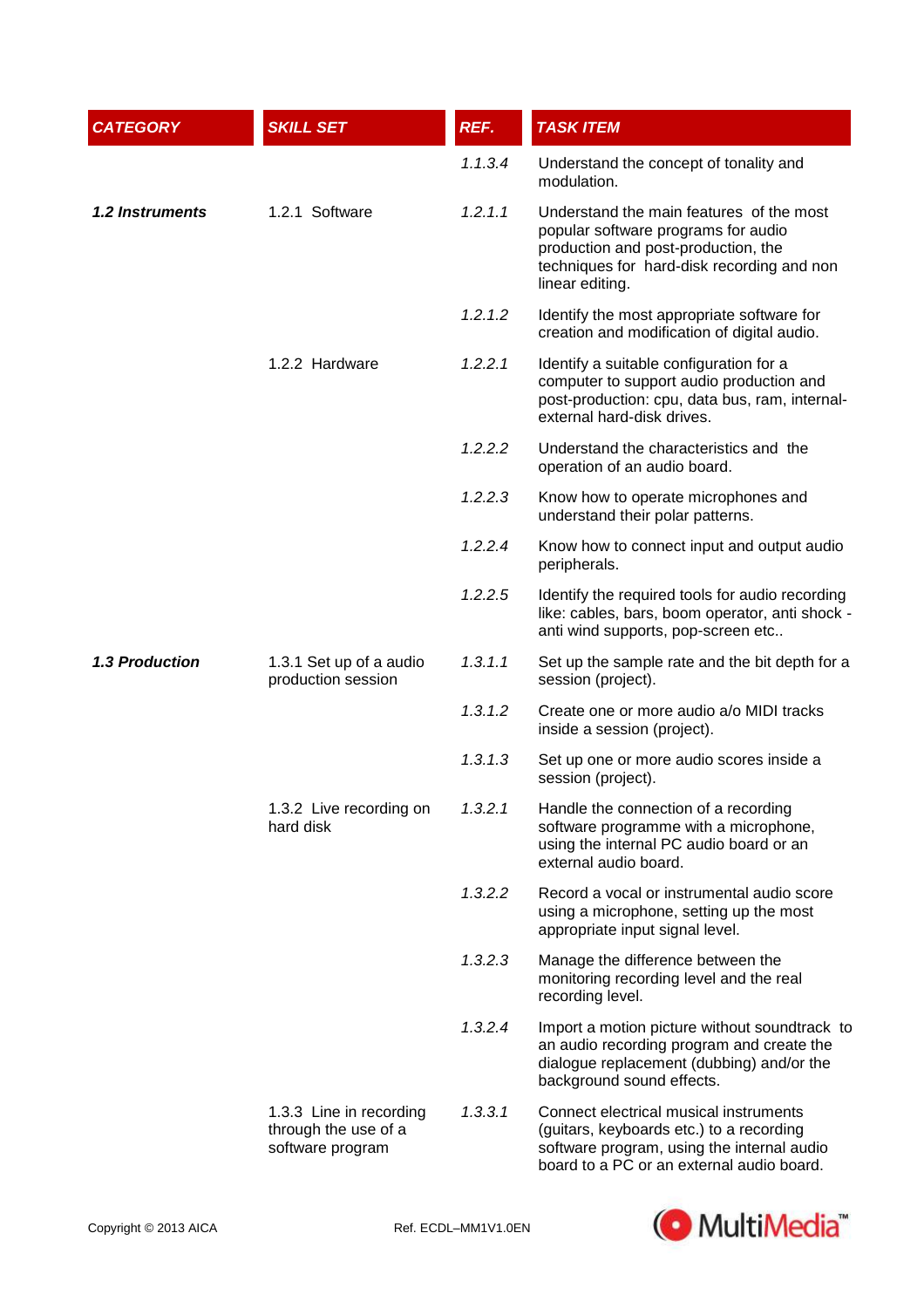| <b>CATEGORY</b>     | <b>SKILL SET</b>         | REF.    | <b>TASK ITEM</b>                                                                                                                                        |
|---------------------|--------------------------|---------|---------------------------------------------------------------------------------------------------------------------------------------------------------|
|                     |                          | 1.3.3.2 | Record an instrumental audio feed using a<br>line input.                                                                                                |
|                     | 1.3.4. MIDI recording    | 1.3.4.1 | Set up the connection with MIDI and/or USB<br>electronic keyboards to play virtual<br>instruments.                                                      |
|                     |                          | 1.3.4.2 | Record a MIDI musical sequence through the<br>use of MIDI connection and of virtual<br>instruments.                                                     |
|                     | 1.3.5 Musical production | 1.3.5.1 | Set up a session (project) to produce loop-<br>based music, for basic parameters: BPM<br>(measure of tempo in music) and key<br>(tonality).             |
|                     |                          | 1.3.5.2 | Dynamically modify tempo and key inside a<br>loop-based piece.                                                                                          |
| 1.4 Post-production | 1.4.1 Editing            | 1.4.1.1 | Move and resize the audio tracks over the<br>timeline eventually using a quantization grid.                                                             |
|                     |                          | 1.4.1.2 | Shorten, in tempo, a musical piece to produce<br>a loop-based audio feed, to be used as<br>musical background.                                          |
|                     |                          | 1.4.1.3 | Perform fade-in, fade-out and cross-fade of<br>audio tracks.                                                                                            |
|                     | 1.4.2 Optimization       | 1.4.2.1 | Improve the dynamic range o fan audio feed<br>using specific plug-ins for gamma correction<br>and dynamic compression.                                  |
|                     |                          | 1.4.2.2 | Improve the frequency response o fan audio<br>feed using plug-ins to provide equalization.                                                              |
|                     |                          | 1.4.2.3 | Use software filters (such as denoiser,<br>declicker, hum removal) to eliminate<br>background noise as ground noise, due to<br>AC, electrostatic click. |
|                     | 1.4.3 Audio Mixing       | 1.4.3.1 | Be able to use the audio mixer elements:<br>gain, fader, pan-pot, master track, mute, solo.                                                             |
|                     |                          | 1.4.3.2 | Apply an effect to an audio track (ie. reverb,<br>chorus, delay).                                                                                       |
|                     |                          | 1.4.3.3 | Perform a static panning of audio feeds in<br>the audio mixing.                                                                                         |
|                     |                          | 1.4.3.4 | Perform dynamic panning o fan audio feed,<br>with reference to the displacement o fan<br>object present in a video previously imported.                 |
|                     |                          | 1.4.3.5 | Perform an audio mix with numerous tracks,<br>using standard reference intensity value (0<br>db) correctly managing the panning.                        |
|                     | 1.4.4 Podcast production | 1.4.4.1 | Produce a podcast in radio style, using<br>voice, background music and stingers.                                                                        |